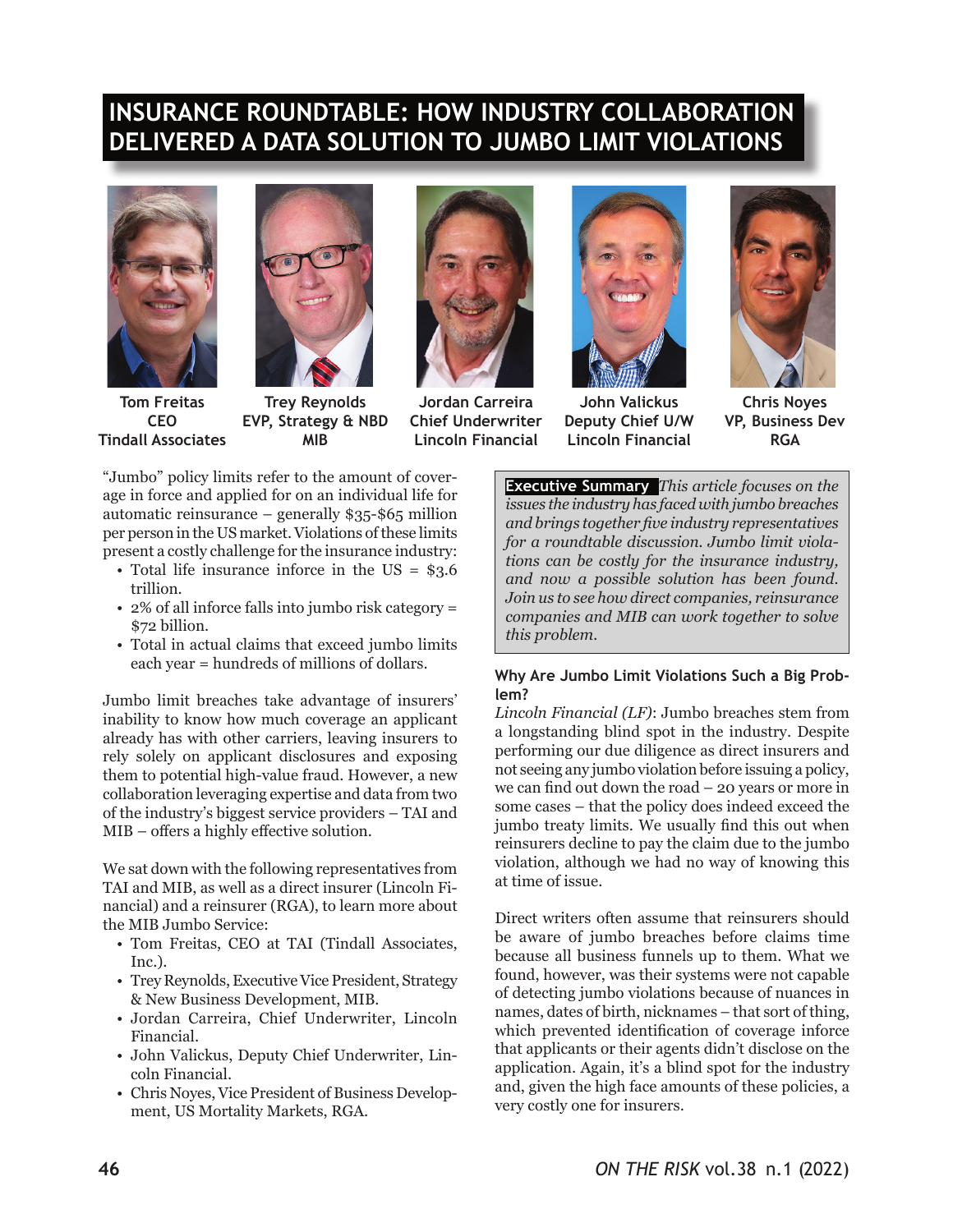*RGA*: From the reinsurance perspective, we saw the fundamental problem as a lack of a central industry repository of inforce and applied-for policies. Underwriters at primary insurers can do their job properly and still not know what the total line is for a given applicant – there could be a large policy fully retained by another carrier that they, and we as the reinsurer, are completely unaware of. As a result, we often uncover jumbo violations only years later at the reinsurance level when claims are made and we are able to piece things together. By then, of course, it's too late.

*MIB*: When you think about how people complete the insurance application today, much of the information they provide can be verified through third-party means. Unfortunately, an applicant's inforce and pending coverage is one of those areas that's very difficult to verify. Without an inforce data vault containing this information, no amount of treaty amendments, internal checks, manual processes and phone calls can provide the type of third-party verification required, and insurers have to rely entirely on what agents and applicants tell them. This is the problem the MIB Jumbo Service addresses.

**How Did the MIB Jumbo Service Come About?** *MIB*: The idea of bringing policy data together for the benefit of all is not new. About 15 years ago, MIB conducted a study series, known as the Reinsurance Study of Highly Insured Persons (ReSHIP), to help provide data and support carriers. However, the high volume of data included in ReSHIP often led to duplications and inconsistencies, making it difficult to work with and, since it was only produced once a year, the data was not timely.

*LF*: Over the years many carriers decided to no longer participate in ReSHIP due to the time, expense and overall inaccuracies. Although every now and then we might find a gold nugget in the form of a jumbo violation, it was often past the 2-year contestable period and our hands were tied. As noted earlier, some of these cases are 10 to 20 years old, giving us no proper warning to take action.

*RGA*: The idea for a contributory database surfaced about 10 years ago. The basic premise was that if everybody in the industry contributed into this massive database, just think of the problems we could solve. This wasn't just for jumbo or total line – we were looking at everything. The idea mustered some interest with leaders at several carriers, but we were trying to boil the ocean. Without a clear focus and a place to start, it never gained traction, especially when we started looking at all the compliance and legal issues involved. So, we went back to the drawing

board to determine a specific problem that we were going to attack.

*MIB*: In 2017 we conducted a study and found that around 40% of jumbo policies were at risk of being in violation, and 80% of those were outside the contestable period. In discussing these findings with our members, we learned that very few had budgeted adequately for jumbo treaty violations. Moreover, they did not realize how much money was at stake. Recognizing this was a sizable unmet need for the industry, we searched for a partner that could augment our data and add value to the innovation process.

*TAI*: The original concept for an inforce data vault that would become the MIB Jumbo Service came out of RGAX, the transformation engine of RGA, as a kind of an experiment to see if we could leverage TAI data, which is a good representative of inforce throughout the industry, in a way that would add value back to the industry. We conducted a pilot study a few years ago and learned that this idea had merit. From there, we set out to find a partner to help bring the value of TAI's data insights to the industry. MIB was an ideal fit. MIB already worked with all insurers on an underwriting basis, managed a contributory database as part of its Code Solutions platform, and was also FCRA (Fair Credit Reporting Act) compliant, which would be necessary to bring any product to market. Plus, MIB's access to applied-for coverage was a perfect complement to TAI's reinsurance data on inforce policies. Things came together this past year with a group of partners committed to delivering a solution and developing it through an agile process that would bring a product to market more quickly.

#### **What Makes This Solution a Game-Changer?**

*MIB*: TAI administers about 75% of reinsured business in the US via a common file format, including most of the big carriers, who represent the vast majority of policies in play for jumbo violations. At MIB, meanwhile, we have ongoing access to data on 99%+ applied-for policies in the US, including jumbo applications. We have combined these data sources to create an unprecedented data vault stored by MIB that, while protecting data privacy, allows carriers and reinsurers alike to identify and work to prevent potential jumbo breaches before they occur.

*RGA*: The risk on a particular life is constantly changing, so you really need something that stays as close to real time as possible to get a meaningful snapshot of risk-relevant information, and that includes jumbo activity. The MIB Jumbo Service provides that realtime data. It represents a big step forward for the industry.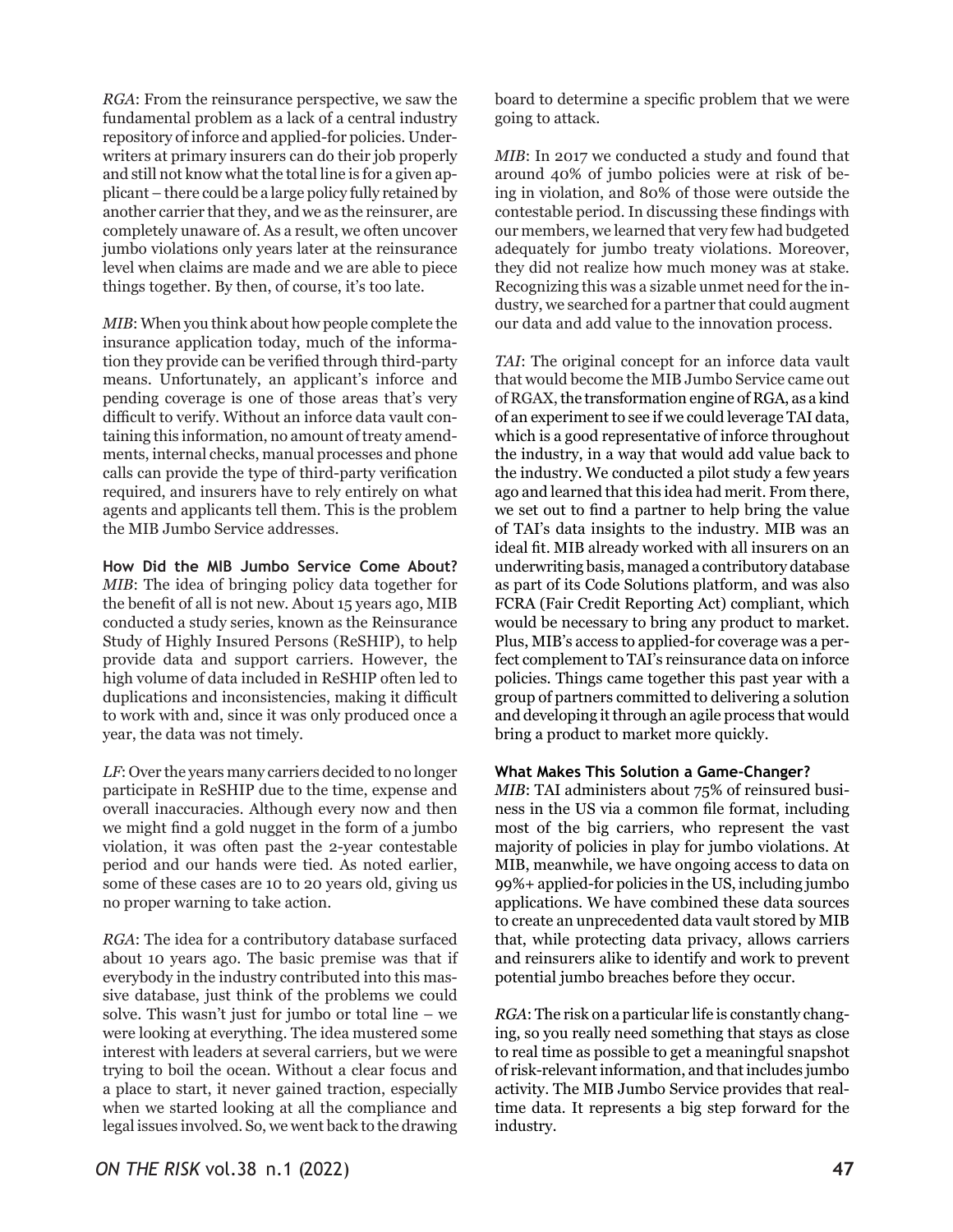*LF*: Right now, agents hold much of the control when it comes to maintaining jumbo limits. They should know how much coverage their clients have inforce and applied for, so they should then steer their clients away from limit breaches. The problem is they are not bound by jumbo policies like an insurer, who carries the risk. Agents' main motivation is trying to sell as much insurance to their client as possible. This is where fraudulent behavior comes in, which unfortunately our experience indicates makes up the majority of jumbo violations. The MIB Jumbo Service shifts control to the carriers, which is where it should be, as we have a vested interest in seeing that limits are maintained.

### **What Results Are You Seeing From the Product So Far?**

*LF*: We ran through the list of cases identified by the tool in our pilot study and did indeed identify potential issues. Underwriters were able to compare the report from MIB to applications we received and other documentation to identify cases that merited further investigation. The key is to be able to catch it early enough to take action and not wait 10 years to see if a jumbo violation has occurred, and industry-wide collaboration is the only way to make that happen.

*RGA*: To borrow an analogy from the pandemic, by working together we're trying to "immunize" the industry. Improved immunity to jumbo violations can be achieved only if everyone participates in the solution. Our goal is to have all major carriers – the ones most affected by jumbo violations – participating and contributing data. We think that's going to happen. More and more carriers are signing on, so the momentum is growing.

*MIB*: Chief underwriters and others involved with reinsurance treaties with whom we've met agree that this is a valuable tool and the right place to start – having an industry-owned utility like MIB lead the effort and leveraging the tools and resources of partners like TAI to reduce costs and get the data necessary to execute. We are taking great pains to ensure that the Jumbo Service delivers an excellent return on investment, identifying potential jumbo risk during the contestable period, and providing inforce and pending data during the underwriting process to generate savings of more than 10 times the cost of the tool.

## **What's Next for This Solution and for This Partnership?**

*MIB*: We have successfully produced our first semiannual post-issue jumbo reports covering all inforce data for all participants over a 2-year contestable period. This 6-month timeframe will make the data much more manageable than the swaths of data covering multiple years that previous programs had provided. We are currently planning our rollout of an alert feature, which will search the database of inforce and applied-for policies and inform insurers right then when individual cases bump up against common jumbo limits. Of course, we continue to add insurer and reinsurer participants and are working toward our goal of full industry participation.

Furthermore, the technology we've put in place for the jumbo product enables a continuous refresh of inforce data, which can be applied to other uses as well. After jumbo, we will move into developing MIB Total Lines, which is a similar solution but shifts the focus from the very large cases to all cases, looking for other potential fraudulent behaviors, such as stacking and, on the positive side, identifying protection gaps where insurers might be able to grow their businesses. This work should carry us through 2023 before we move on to additional tools we're considering.

*TAI*: We are excited about the possibilities for innovative new solutions that may come from this data and technology. Since we have all the piping set up between TAI, MIB and our partners, it may not take a huge effort to add a new data element and make necessary tweaks to create another new tool. We actually have a roadmap out to 2026, but our experience in having worked on so many large projects has taught us to focus on the next couple of years as things can change dramatically by the time you get there. Regardless, we're excited about the road ahead.

## **What Do You Think This Solution Could Mean for the Industry?**

*LF*: We're excited about the opportunity to participate and to contribute to solving this longstanding industry problem. We anticipate significant savings from this solution and will be happy to avoid those awkward conversations about jumbo violations we've had with senior leadership at our reinsurance partners. We look forward to where this collaboration goes from here with Jumbo as the foundation for additional tools.

*RGA*: Right now, it's hard to determine exactly where the industry is headed in a lot of areas. I'm more excited about the opportunities ahead than I am worried about the challenges. If the industry continues to come together like this, we can transform the way we do business. Tools like this Jumbo Service open your eyes to larger possibilities, such as the concept of a universal ID for applicants and policyholders that would facilitate online sales. Of course, such steps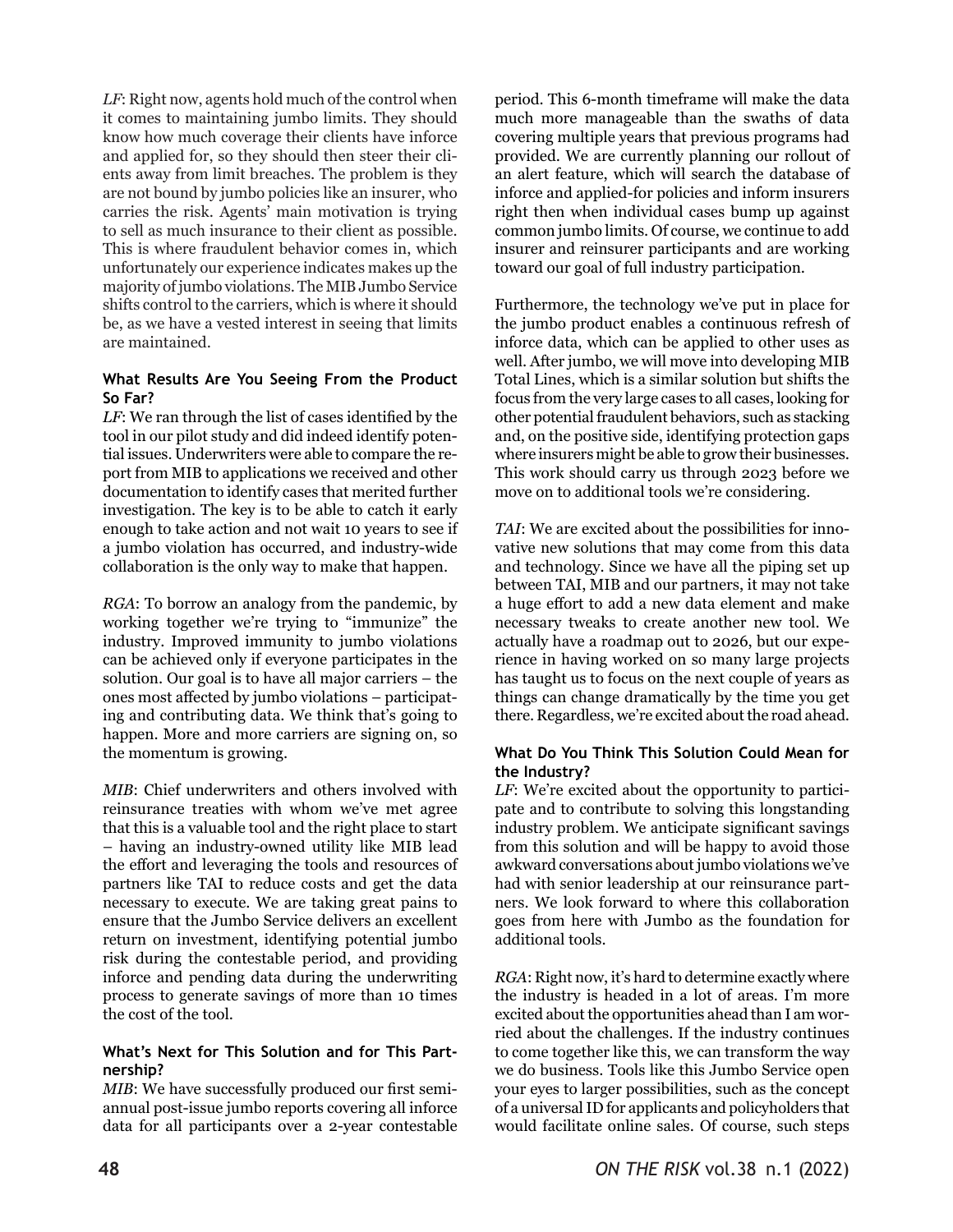will require demonstrating to regulators that these advances benefit consumers above all.

*TAI*: The Jumbo Service is a great example of coopetition – insurers cooperating to solve a shared problem while still competing with one another. It shows that we can develop solutions together that are very cost-effective if we find the right partners who bring unique differentiation and unique competencies. As additional tools like this are developed, adoption rates will increase, leading to greater scale and lower costs. We can create an environment where the insurance industry is considered to be innovative when it comes to data and digitization, versus in the past when it has been slow to adopt and implement change.

*MIB*: When the industry comes together to solve problems, everyone benefits – direct writers, reinsurers and, most importantly, consumers. The contributory database MIB and TAI have developed has the potential to address many industry challenges, jumbo treaty violations being the first. With enough critical mass, we can provide unprecedented data-driven insights in a reliable, aggregate fashion. Maintaining the database over the long term will enable us to capture data in areas such as claims and lapses, which we can use to understand trends over time. Insights gained can help the industry evolve our pricing and product development strategies, ultimately enabling us to better serve existing consumers and reach more people in need of the financial protection insurance provides.

To learn more about the MIB Jumbo Service, please contact MIB at info@mib.com.